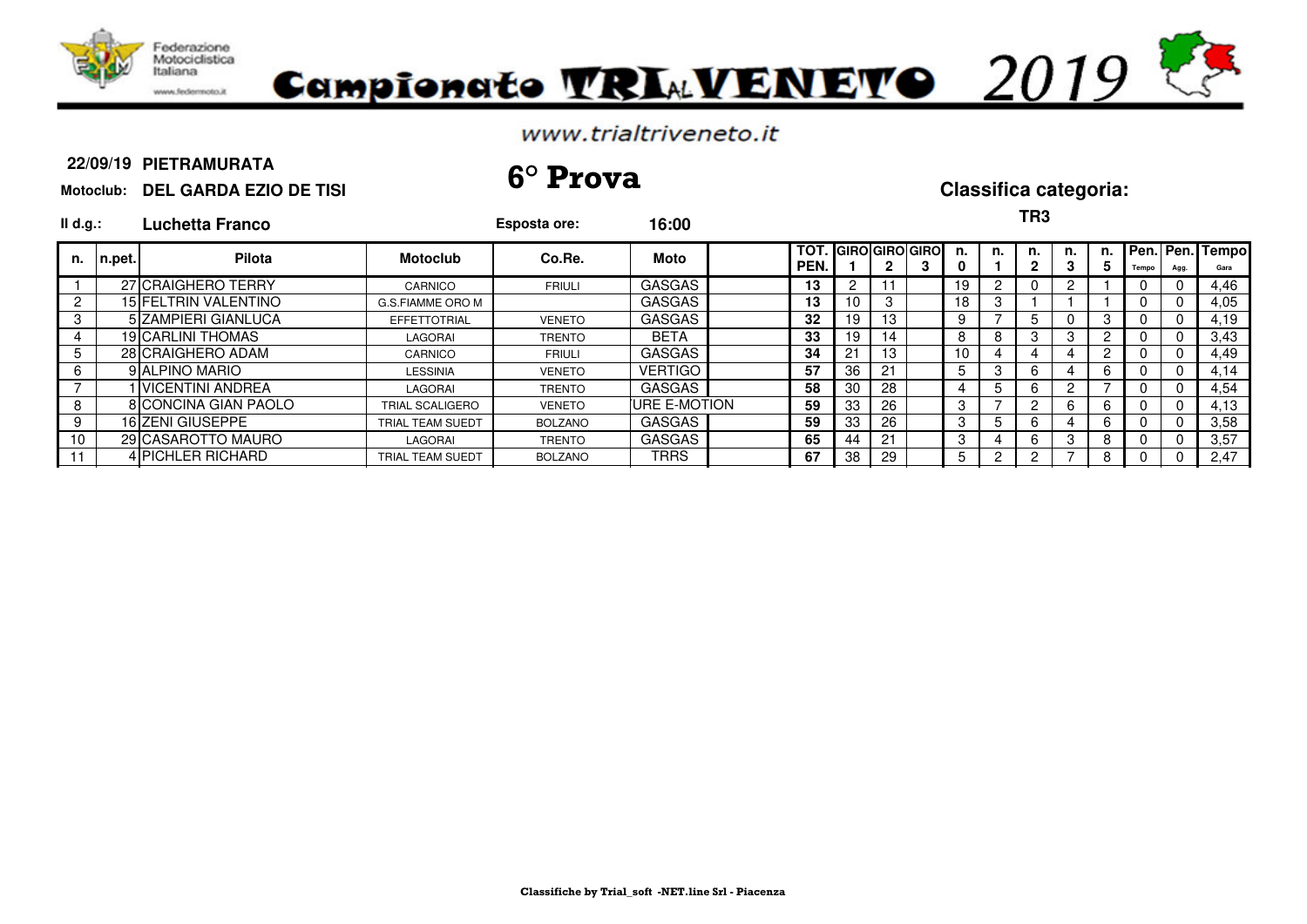

# Campionato VRIAVENEVO 2019

## www.trialtriveneto.it

### **PIETRAMURATA**

## **Motoclub: DEL GARDA EZIO DE TISI 22/09/19 6° Prova Classifica categoria:**

| II d.g.:             |         | Luchetta Franco            |                        | Esposta ore:   | 16:00                |                    |    |                |                            |                 |        | <b>TR3 OPEN</b> |         |    |       |             |                         |
|----------------------|---------|----------------------------|------------------------|----------------|----------------------|--------------------|----|----------------|----------------------------|-----------------|--------|-----------------|---------|----|-------|-------------|-------------------------|
| n.                   | In.pet. | Pilota                     | <b>Motoclub</b>        | Co.Re.         | Moto                 | <b>TOT</b><br>PEN. |    | 2              | <b>GIRO GIRO GIRO</b><br>з | n               | n.     | n.<br>2         | n.<br>3 | n. | Tempo | Agg.        | Pen. Pen. Tempo<br>Gara |
|                      |         | 217 FELTRINELLI VALTER     | MC DEL GARDA EZI       | <b>TRENTO</b>  | <b>MONTESA</b>       | 3                  |    | $\overline{2}$ |                            | 21              | 3      | 0               |         |    |       | $\Omega$    | 3.27                    |
| $\mathbf{2}^{\circ}$ |         | 204 BOSETTI MARCO          | <b>VALLE DEI LAGHI</b> | <b>TRENTO</b>  | <b>GASGAS</b>        | 11                 |    | 5.             |                            |                 | b.     | 0               |         |    |       | $\Omega$    | 3,25                    |
| 3                    |         | 197 RIGHETTO DIEGO         | TRIAL SCALIGERO        | <b>VENETO</b>  | <b>MONTESA</b>       | 12                 |    | 5              |                            | 16              | b      | 2               |         |    |       | 0           | 3,30                    |
| 4                    |         | 181 VERDARI EDOARDO        | TRIAL SCALIGERO        | <b>VENETO</b>  | <b>IURE E-MOTION</b> | 18                 |    |                |                            | 13              | ⌒<br>b | 3               | 2       |    |       | 0           | 3,06                    |
| 5                    |         | 190 VIGNOLA FRANCESCO      | TRIAL SCALIGERO        | <b>VENETO</b>  | <b>MONTESA</b>       | 18                 |    |                |                            |                 | 9      | 3               |         |    |       | $\Omega$    | 3,39                    |
| 6                    |         | 185 BERGER GUENTHER        | TRIAL TEAM SUEDT       | <b>BOLZANO</b> | <b>TRRS</b>          | 23                 | 13 | 10             |                            | 10 <sup>1</sup> |        | 5               | 2       |    |       | $\mathbf 0$ | 4,09                    |
|                      |         | 186 TAFERNER SIMON         | TRIAL TEAM SUEDT       | <b>BOLZANO</b> | <b>GASGAS</b>        | 28                 | 14 | 14             |                            | 9               | 8      | 3               | 3       |    |       | 0           | 4.11                    |
| 8                    |         | 188 SQUARANTI CARLO        | TRIAL SCALIGERO        | <b>VENETO</b>  | <b>GASGAS</b>        | 30                 | 17 | 13             |                            | 9               | 5.     | 5               | b.      |    |       | $\Omega$    | 3,26                    |
| 9                    |         | 206 CORDELLI ALESSANDRO    | VALLE DEI LAGHI        | <b>TRENTO</b>  | <b>SCORPA</b>        | 36                 | 14 | 22             |                            |                 | 9      |                 | 5       |    |       | $\Omega$    | 4.16                    |
| 10                   |         | 205 BATTISTI DANIELE       | <b>VALLE DEI LAGHI</b> | <b>TRENTO</b>  | <b>GASGAS</b>        | 39                 | 25 | 14             |                            | 6               | 5      | 5               | 8       |    |       | 0           | 4,50                    |
| 11                   |         | 201 SCHENK ELIAS           | TRIAL TEAM SUEDT       | <b>BOLZANO</b> | <b>GASGAS</b>        | 41                 | 27 | 14             |                            | 4               | 10     | 3               | 5       |    |       | $\Omega$    | 3,58                    |
| 12                   |         | 199 ZOTTA GABRIELE         | LAGORAI                | <b>TRENTO</b>  | <b>GASGAS</b>        | 42                 | 16 | 26             |                            |                 |        | 3               | 3       |    |       | $\Omega$    | 3,56                    |
| 13                   |         | <b>192 TAMBURLIN PIERO</b> | <b>EFFETTOTRIAL</b>    | <b>VENETO</b>  | <b>BETA</b>          | 43                 | 24 | 19             |                            |                 | b.     | 4               | b.      |    |       | 0           | 3,36                    |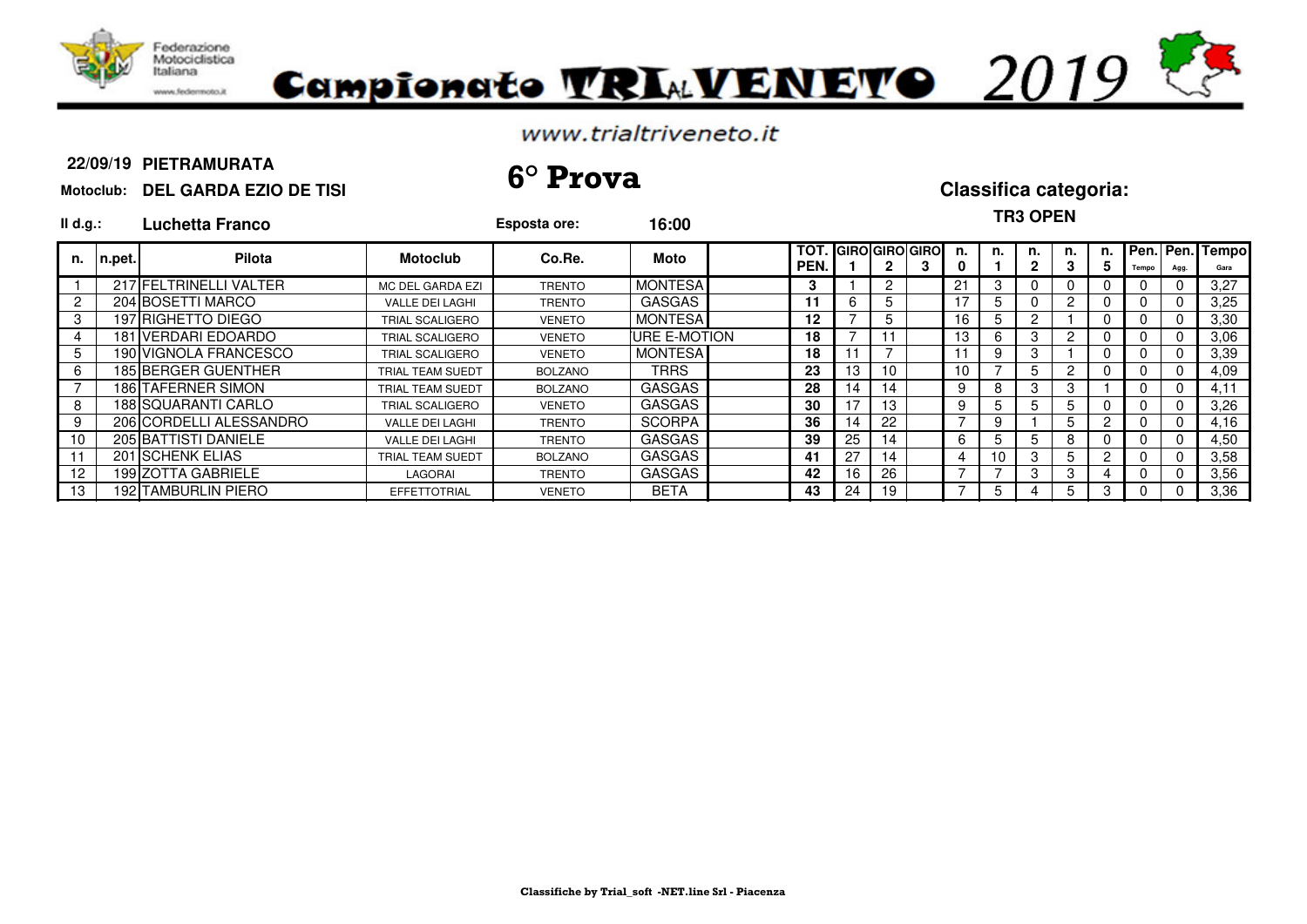

### **PIETRAMURATA**

**Motoclub: DEL GARDA EZIO DE TISI 22/09/19 6° Prova Classifica categoria:**

|--|

| II d.g.: |         | Luchetta Franco        |                      | Esposta ore:   | 16:00         |              |    |                                    |    |    | ,,,,      |    |       |      |                         |
|----------|---------|------------------------|----------------------|----------------|---------------|--------------|----|------------------------------------|----|----|-----------|----|-------|------|-------------------------|
| n.       | In.pet. | <b>Pilota</b>          | <b>Motoclub</b>      | Co.Re.         | Moto          | TOT.<br>PEN. |    | . IGIROIGIROIGIRO<br>າ<br><u>.</u> |    | n. | n.<br>- פ | n. | Tempo | Agg. | Pen. Pen. Tempo<br>Gara |
|          |         | 93 ANTOLINI ALBERTO    | LESSINIA             | <b>VENETO</b>  | BETA          |              |    |                                    |    |    | 0         |    |       |      | 3.56                    |
|          |         | 258 DE NARDI LUCA      | ARDITI DEL PIAVE     | <b>VENETO</b>  | <b>GASGAS</b> |              |    |                                    | 2٠ |    | 0         |    |       |      | 3.52                    |
|          |         | 86 ABERHAM FLORIAN     | TRIAL TEAM SUEDT     | <b>BOLZANO</b> | <b>SHERCO</b> | 17           | 10 |                                    |    |    |           |    |       |      | 3.18                    |
|          |         | 85 CIRESA KÖHL PATRICK | TRIAL TEAM SUEDT     | <b>BOLZANO</b> | SHERCO        | 20           | 13 |                                    |    |    |           |    |       |      | 3.33                    |
|          |         | 264 FANTI RICCARDO     | <b>CLES VAL NOCE</b> | <b>TRENTO</b>  | <b>GASGAS</b> | 22           |    |                                    |    |    | З         |    |       |      | 4,00                    |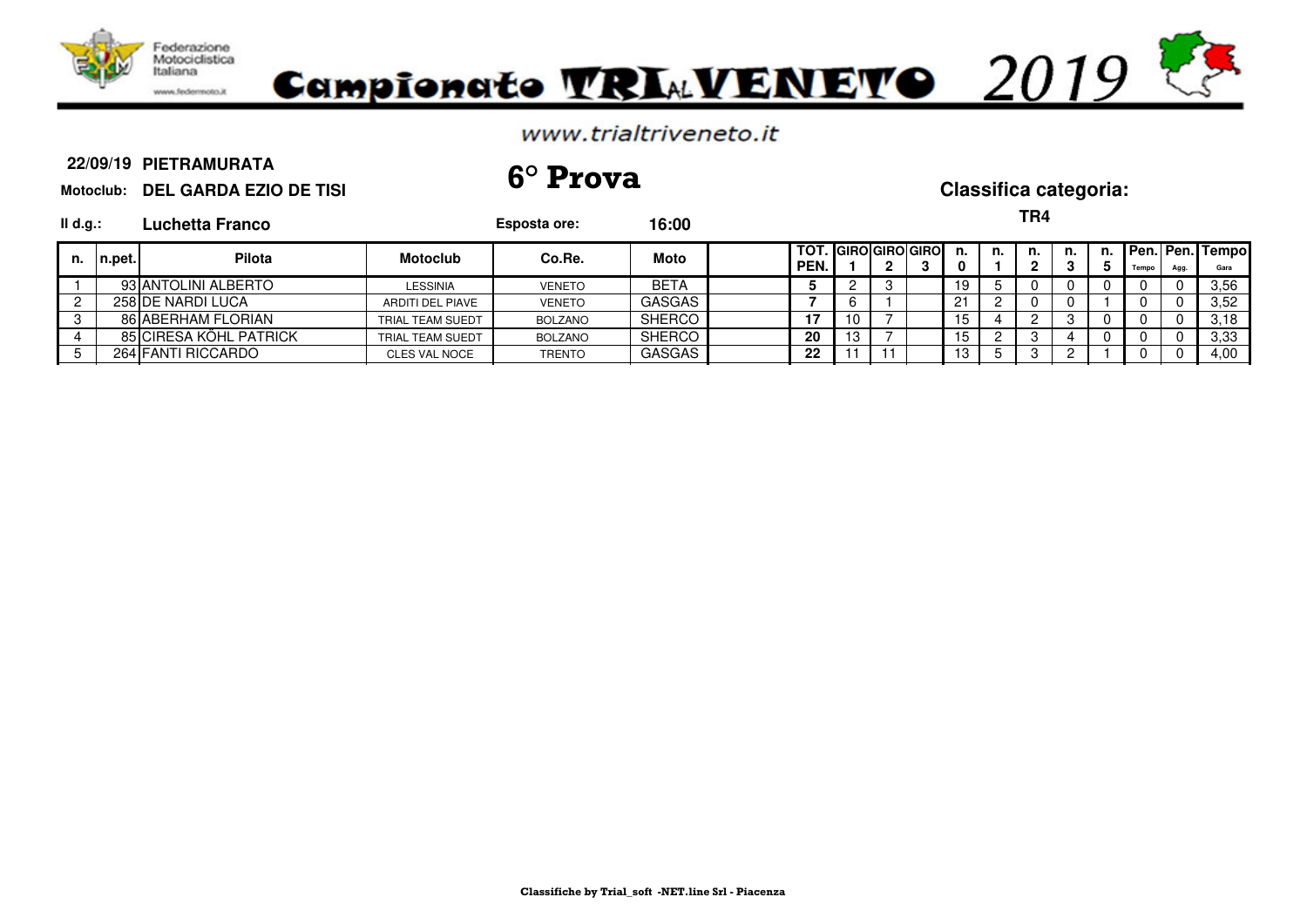

# Campionato TRIMVENETO 2019

## www.trialtriveneto.it

### **PIETRAMURATA**

## **Motoclub: DEL GARDA EZIO DE TISI 22/09/19 6° Prova Classifica categoria:**

| II d.g.:       |         | Luchetta Franco                 |                         | Esposta ore:   | 16:00          |          |             |    |    |                       |    |    | TR4 OV40 |                      |          |       |          |                         |
|----------------|---------|---------------------------------|-------------------------|----------------|----------------|----------|-------------|----|----|-----------------------|----|----|----------|----------------------|----------|-------|----------|-------------------------|
| n.             | ∣n.pet. | <b>Pilota</b>                   | <b>Motoclub</b>         | Co.Re.         | Moto           |          | TOT<br>PEN. |    |    | <b>GIRO GIRO GIRO</b> | n. | n. | n.       | n.                   | n.<br>5. | Tempo | Agg.     | Pen. Pen. Tempo<br>Gara |
|                |         | 229 CANDUSSI DANIELE            | CARNICO                 | <b>FRIULI</b>  | <b>GASGAS</b>  |          | 5           | 2  | 3  |                       | 20 | 3  |          |                      |          |       |          | 4,16                    |
| $\overline{c}$ |         | 262 FERRARI ALBERTO MARCO DINOI | VALPOLICELLA            | <b>VENETO</b>  | <b>GASGAS</b>  |          | 9           | 6  | 3  |                       | 18 | 3  | 3        |                      |          |       |          | 4,02                    |
| 3              |         | 71 IDE TONI GUIDO               | <b>TRIAL VALCHIAMPO</b> | <b>VENETO</b>  | <b>GASGAS</b>  |          | 17          | 10 |    |                       | 12 | 9  |          | 2                    |          |       |          | 4,12                    |
| 4              |         | 65 GELAI GIAMPIETRO             | <b>TRIAL VALCHIAMPO</b> | <b>VENETO</b>  | BETA           |          | 18          | 15 | 3  |                       | 17 | 2  |          |                      |          |       |          | 3,41                    |
| 5              |         | 91 FERRARI ALESSANDRO           | <b>VALPOLICELLA</b>     | <b>VENETO</b>  | TRRS           |          | 18          | 5  | 13 |                       | 13 |    | 3        |                      |          |       |          | 3,53                    |
| 6              |         | 56 NADALINI ALBERTO             | <b>EGNA NEUMARKT</b>    | <b>BOLZANO</b> | <b>BETA</b>    |          | 19          | 6  | 13 |                       | 13 |    | 2        |                      |          |       |          | 3,49                    |
|                |         | 62 PASQUALI FABIO               | TRIAL SCALIGERO         | <b>VENETO</b>  | <b>VERTIGO</b> |          | 19          |    | 8  |                       | 12 | 6  | 5        |                      |          |       |          | 3,56                    |
| 8              |         | 265 ZORDAN MARCO                | LAGORAI                 | <b>TRENTO</b>  | <b>MONTESA</b> |          | 23          | 13 | 10 |                       | 10 | 8  | 3        | 3                    |          |       |          | 4,00                    |
| 9              |         | 55 DOSSI SIMONE                 | VALPOLICELLA            | <b>VENETO</b>  | TRRS           |          | 24          | 12 | 12 |                       | 10 | 9  | 2        |                      |          |       |          | 4,15                    |
| 10             |         | 257 SIMONI PAOLO                | <b>ARDITI DEL PIAVE</b> | <b>VENETO</b>  | <b>GASGAS</b>  |          | 25          | 15 | 10 |                       | 10 | 5  |          | $\mathbf{2}^{\circ}$ |          |       | $\Omega$ | 4,07                    |
|                |         | 69 FRANCESCONI VITTORIO         | <b>ARDITI DEL PIAVE</b> | <b>VENETO</b>  | <b>BETA</b>    |          | 26          | 16 | 10 |                       | 15 |    | 3        |                      |          |       |          | 3,55                    |
| 12             |         | 228 ZANELLA ALESSIO             | <b>CLES VAL NOCE</b>    | TRENTO         | <b>TRRS</b>    |          | 28          | 18 | 10 |                       | 13 | 2  | 5        |                      |          |       |          | 4,09                    |
| 13             |         | 256 METTI NICOLA                | <b>ARDITI DEL PIAVE</b> | <b>VENETO</b>  | <b>MONTESA</b> |          | 29          | 9  | 20 |                       | 10 | 6  | 3        |                      |          |       |          | 3,51                    |
| 14             |         | 261 SCHWEIGKOFLER ERICH         | TRIAL TEAM SUEDT        | <b>BOLZANO</b> | <b>GASGAS</b>  |          | 41          | 22 | 19 |                       |    | 8  | 5        |                      |          |       |          | 3.49                    |
| 15             |         | 61 CORRADI MARCO                | TRIAL SCALIGERO         | <b>VENETO</b>  | <b>VERTIGO</b> |          | 42          | 20 | 22 |                       | 6  | 5  | 4        | 8                    |          |       |          | 3,57                    |
| 16             |         | 63 MENEGOLLI CESARE             | TRIAL SCALIGERO         | <b>VENETO</b>  | <b>GASGAS</b>  |          | 54          | 31 | 23 |                       | 5  | 3  | 5        |                      |          |       |          | 3,57                    |
| 17             |         | 92 TRINCA ADRIANO               | VALDOBBIADENE           | <b>VENETO</b>  | <b>MONTESA</b> | Rititato | 0           |    |    |                       |    | 0  | 0        |                      |          |       |          | 0,00                    |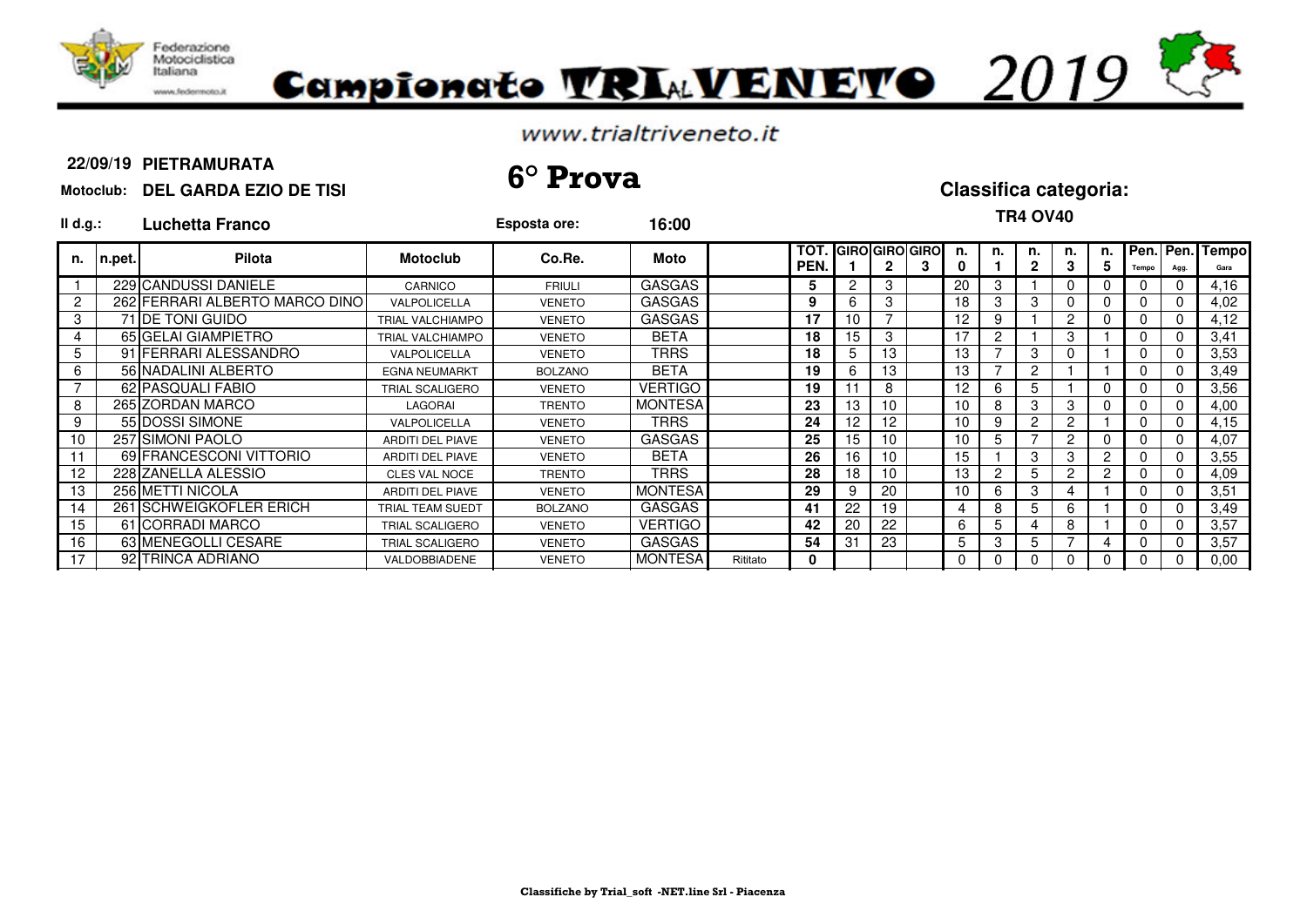

## Campionato TRIAVENETO 2019

## www.trialtriveneto.it

### **PIETRAMURATA**

## **Motoclub: DEL GARDA EZIO DE TISI 22/09/19 6° Prova Classifica categoria:**

**Il d.g.: Luchetta Franco Esposta ore: 16:00**

**TR5 EXP**

| n.              | n.pet. | <b>Pilota</b>              | <b>Motoclub</b>         | Co.Re.         | Moto           | TOT.<br>PEN. |    |                | 2  | <b>GIROIGIROIGIRO</b><br>3 | n.                | n. | n.             | n.            | n. I<br>5 | Tempo | Pen. Pen.<br>Agg | Tempo<br>Gara |
|-----------------|--------|----------------------------|-------------------------|----------------|----------------|--------------|----|----------------|----|----------------------------|-------------------|----|----------------|---------------|-----------|-------|------------------|---------------|
|                 |        | 358 BORTOLI GILBERTO       | MC DEL GARDA EZI        | <b>TRENTO</b>  | <b>MONTESA</b> |              | 5  |                |    |                            | 20                | 3  |                |               |           | 0     |                  | 3,22          |
| $\overline{2}$  |        | 357 RIGHETTO GIUSEPPE      | TRIAL SCALIGERO         | <b>VENETO</b>  | <b>BETA</b>    |              | 7  | 6              |    |                            | 21                | 2  |                |               |           | 0     |                  | 3,00          |
| 3               |        | 354 FERRARI STEFANO        | VALPOLICELLA            | <b>VENETO</b>  | TRRS           |              | 7  | 3              | 4  |                            | 19                |    | $\Omega$       |               |           | 0     |                  | 4,04          |
| 4               |        | 351 ZANETTI ANGELO         | ARDITI DEL PIAVE        | <b>VENETO</b>  | <b>BETA</b>    |              | 12 | 8              | 4  |                            | 16                | 5  | $\overline{2}$ |               |           | 0     |                  | 3,46          |
| 5               |        | 350 MAMBRINI FABIO         | <b>TRIAL SCALIGERO</b>  | <b>VENETO</b>  | <b>BETA</b>    |              | 13 | $\Omega$       | 5  |                            | 17                | 4  |                | 3             |           | 0     |                  | 3,31          |
| 6               |        | 347 RAVAZZOLO UMBERTO      | ARDITI DEL PIAVE        | <b>VENETO</b>  | <b>GASGAS</b>  |              | 14 |                |    |                            | 16                |    | 2              | 2             |           | 0     |                  | 3,59          |
|                 |        | 349 BEDIN PAOLO            | <b>ARDITI DEL PIAVE</b> | <b>VENETO</b>  | <b>SHERCO</b>  |              | 14 |                | 8  |                            | 16                | 3  |                |               |           | 0     |                  | 3,43          |
| 8               |        | 353 SALVETTI ALESSANDRO    | VALPOLICELLA            | <b>VENETO</b>  | <b>GASGAS</b>  |              | 15 |                | 8  |                            | 16                |    |                | 3             |           | 0     |                  | 3,57          |
| 9               |        | 356 ECCHER GIORGIO         | <b>EGNA NEUMARKT</b>    | <b>BOLZANO</b> | <b>GASGAS</b>  |              | 15 | 10             | 5  |                            | 14                |    |                | $\mathcal{P}$ |           | 0     |                  | 4,15          |
| 10 <sup>1</sup> |        | 348 TORMENA GIACOMO        | <b>ARDITI DEL PIAVE</b> | <b>VENETO</b>  | <b>VERTIGO</b> |              | 17 |                | 10 |                            | 15                |    | 2              |               |           | 0     |                  | 3,50          |
| 11              |        | 343 THALER FABIAN          | TRIAL TEAM SUEDT        | <b>BOLZANO</b> | <b>GASGAS</b>  |              | 19 |                | 8  |                            | $12 \overline{ }$ |    | 3              |               |           | 0     |                  | 3,44          |
| 12              |        | 359 COMAI CRISTIAN         | MC DEL GARDA EZI        | <b>TRENTO</b>  | <b>BETA</b>    |              | 20 | 9              | 11 |                            | 12                |    | 2              | 3             |           | 0     |                  | 3,00          |
| 13              |        | 344 THALER HERMANN         | TRIAL TEAM SUEDT        | <b>BOLZANO</b> | <b>SHERCO</b>  |              | 21 |                | 14 |                            | $12 \overline{ }$ | 6  | 3              | З             |           | 0     |                  | 3,47          |
| 14              |        | 355 MOSCON FABIO           | <b>EGNA NEUMARKT</b>    | <b>BOLZANO</b> | <b>GASGAS</b>  |              | 22 |                |    |                            | 16                | 3  |                |               | 2         | 0     |                  | 3,00          |
| 15              |        | 339 GAFRILLER FRANZ EDUARD | TRIAL TEAM SUEDT        | <b>BOLZANO</b> | <b>MONTESA</b> |              | 23 | 13             | 10 |                            | $12 \overline{ }$ | 6  | 3              | 2             |           | 0     |                  | 3,43          |
| 16              |        | 365 VISINTAINER ALESSIO    | LAGORAI                 | <b>TRENTO</b>  | <b>GASGAS</b>  |              | 24 | 12             | 12 |                            | 14                | 2  |                | З             |           | 0     |                  | 3,37          |
| 17              |        | 342 FRANZELIN FELIX        | TRIAL TEAM SUEDT        | <b>BOLZANO</b> | <b>SHERCO</b>  |              | 25 | 13             | 12 |                            | 11                | 6  | 2              |               |           | 0     |                  | 3,17          |
| 18              |        | 352 SACCANI PIETRO         | VALPOLICELLA            | <b>VENETO</b>  | <b>MONTESA</b> |              | 30 | $\overline{7}$ | 13 |                            | 10                | 6  | 2              | 5             |           | 0     |                  | 4,02          |
| 19              |        | 360 DAUM JOHANNES          | TRIAL TEAM SUEDT        | <b>BOLZANO</b> | <b>GASGAS</b>  |              | 40 | 26             | 14 |                            |                   | 6  | 3              | 6             |           | 0     |                  | 3,32          |
| 20              |        | 341 INADALINI EMILY        | <b>EGNA NEUMARKT</b>    | <b>BOLZANO</b> | BETA           |              | 44 | 23             | 21 |                            | 5                 | 5  | 5              |               |           | 0     |                  | 3,58          |
|                 |        |                            |                         |                |                |              |    |                |    |                            |                   |    |                |               |           |       |                  |               |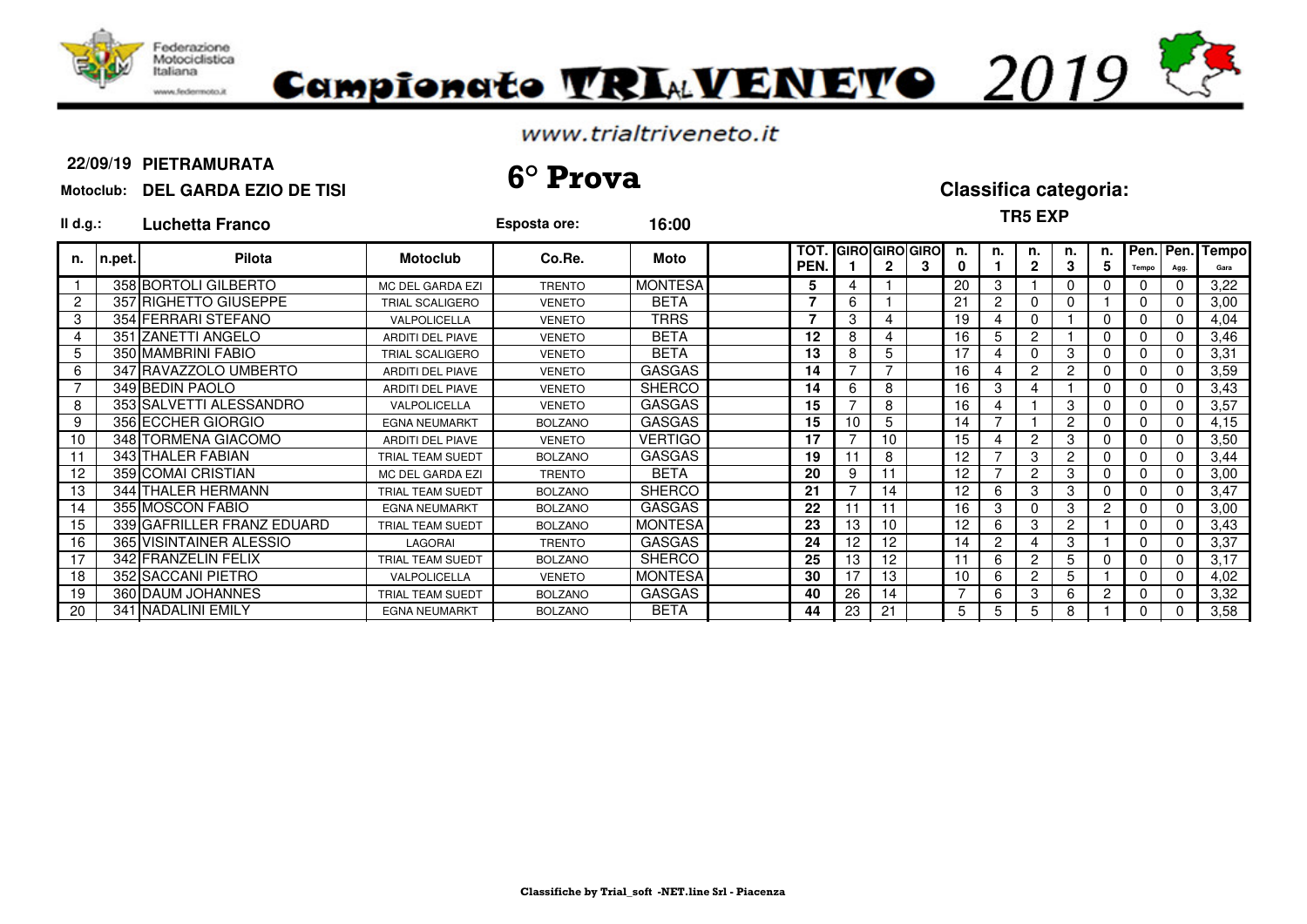

### **PIETRAMURATA**

**Motoclub: DEL GARDA EZIO DE TISI 22/09/19 6° Prova Classifica categoria:**

**TR5**

| II d.g.: |         | Luchetta Franco     |                         | Esposta ore:  | 16:00          |          |              |     |                    |     |    | כא ו |    |    |       |      |                                |
|----------|---------|---------------------|-------------------------|---------------|----------------|----------|--------------|-----|--------------------|-----|----|------|----|----|-------|------|--------------------------------|
| n.       | In.pet. | Pilota              | <b>Motoclub</b>         | Co.Re.        | Moto           |          | TOT.<br>PEN. |     | . IGIROIGIROIGIROI | n.  | n. | n.   | n. | n. | Tempo | Agg. | <b>Pen. Pen. Tempo</b><br>Gara |
|          |         | 174 ZENI FRANCESCO  | VALPOLICELLA            | <b>VENETO</b> | <b>BETA</b>    |          |              |     |                    | 20  |    |      |    |    |       |      | 3.58                           |
|          |         | 239 CAILE MIRCO     | <b>TRIAL VALCHIAMPO</b> | <b>VENETO</b> | <b>GASGAS</b>  |          | 12           |     |                    | 16. |    |      |    |    |       |      | 4.13                           |
|          |         | 361 PERON STEFANO   | <b>TRIAL VALCHIAMPO</b> | <b>VENETO</b> | <b>MONTESA</b> |          | 37           | -20 |                    |     |    |      |    |    |       |      | 4,45                           |
|          |         | 287 RONCHER ROBERTO | VALLE DEI LAGHI         | <b>TRENTO</b> | <b>SHERCO</b>  | Rititato |              |     |                    |     |    |      |    |    |       |      | 0.00                           |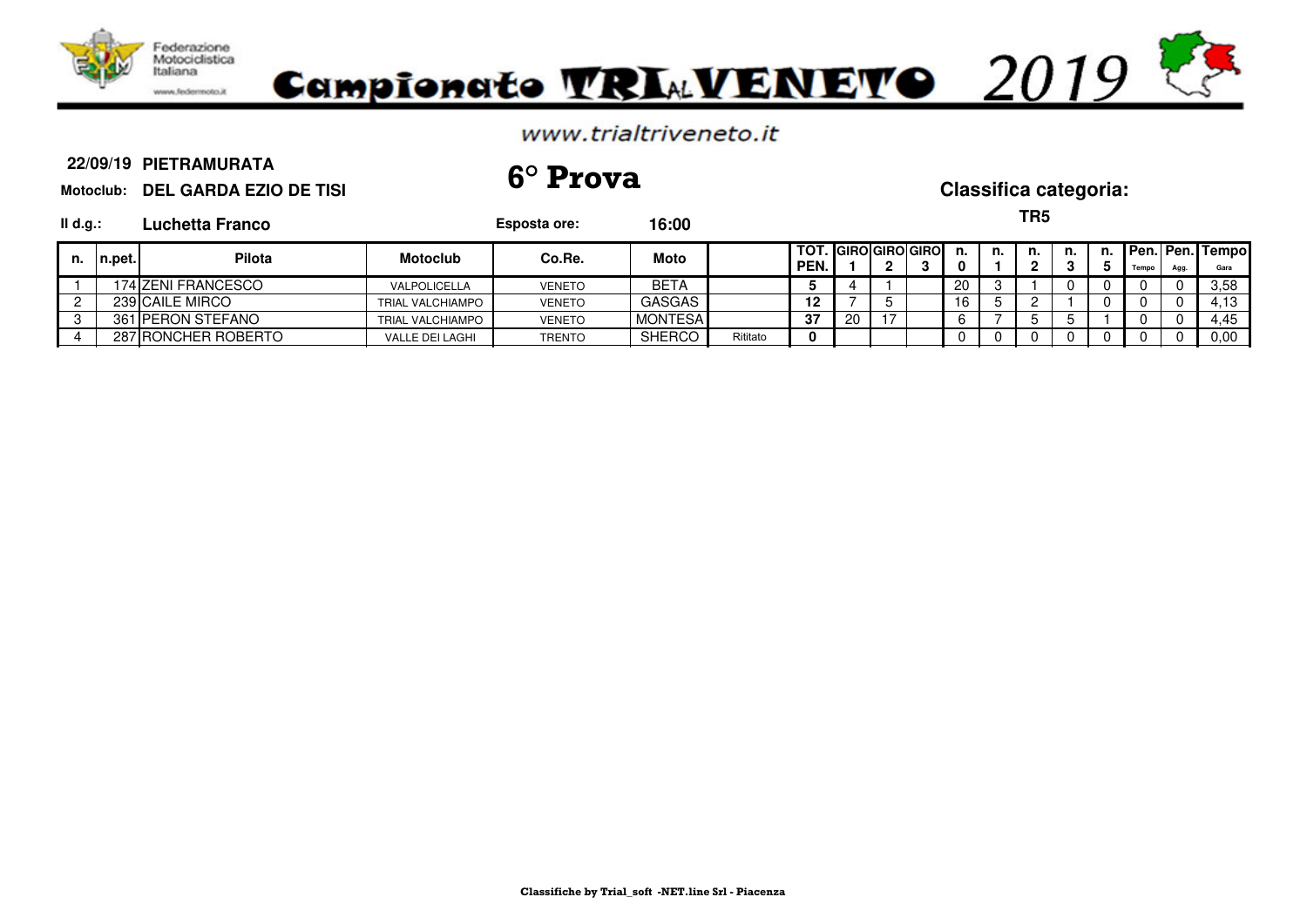

## Campionate **TRIAVENETO** 2019

## www.trialtriveneto.it

### **PIETRAMURATA**

**Motoclub: DEL GARDA EZIO DE TISI 22/09/19 6° Prova Classifica categoria:**

**TR5 OV40**

|                     |                                                                                                                                                                                                                                                          | Esposta ore:   |                |       |                                  |     |    |    |         |                              |    |                |                  |              |      |                    |
|---------------------|----------------------------------------------------------------------------------------------------------------------------------------------------------------------------------------------------------------------------------------------------------|----------------|----------------|-------|----------------------------------|-----|----|----|---------|------------------------------|----|----------------|------------------|--------------|------|--------------------|
| Pilota              | <b>Motoclub</b>                                                                                                                                                                                                                                          | Co.Re.         | Moto           |       | PEN.                             |     | 2. | J. | n.<br>0 | n.                           | n. | n.<br><b>ن</b> | Ð.               | <b>Tempo</b> | Agg. | Gara               |
|                     | <b>VALLE DEI LAGHI</b>                                                                                                                                                                                                                                   | <b>TRENTO</b>  | <b>BETA</b>    |       | 2                                |     | O  |    | 22      |                              |    |                |                  |              |      | 2.18               |
|                     | <b>VALLE DEI LAGHI</b>                                                                                                                                                                                                                                   | <b>TRENTO</b>  | <b>GASGAS</b>  |       | 2                                |     | 2  |    | 22      |                              |    |                |                  |              |      | 4,20               |
|                     | <b>EGNA NEUMARKT</b>                                                                                                                                                                                                                                     | <b>BOLZANO</b> | <b>GASGAS</b>  |       | з                                |     | 2  |    | 21      | 3                            |    |                |                  |              |      | 3,36               |
|                     | <b>EGNA NEUMARKT</b>                                                                                                                                                                                                                                     |                | GASGAS         |       | 3                                |     | 2  |    | 21      | 3                            |    |                |                  |              |      | 3,45               |
|                     | <b>MORENA - UDINE</b>                                                                                                                                                                                                                                    | <b>FRIULI</b>  | <b>BETA</b>    |       |                                  |     | 3  |    | 22      |                              |    |                |                  |              |      | 3,29               |
|                     | TRIAL SCALIGERO                                                                                                                                                                                                                                          | <b>VENETO</b>  | <b>VERTIGO</b> |       | 4                                |     |    |    | 21      |                              |    |                |                  |              |      | 3,38               |
|                     | <b>TRIAL SCALIGERO</b>                                                                                                                                                                                                                                   | <b>VENETO</b>  |                |       |                                  |     | 6  |    | 20      | 2                            |    |                |                  |              |      | 3,46               |
|                     | TRIAL TEAM SUEDT                                                                                                                                                                                                                                         | <b>BOLZANO</b> | <b>SHERCO</b>  |       | 25                               | 12  | 13 |    |         |                              |    |                |                  |              |      | 3.45               |
|                     | <b>EGNA NEUMARKT</b>                                                                                                                                                                                                                                     | <b>BOLZANO</b> | TRRS           |       | 26                               |     | 9  |    | $12$ .  | 5                            |    |                |                  |              |      | 3.38               |
|                     | LAGORAI                                                                                                                                                                                                                                                  | <b>TRENTO</b>  |                |       | 27                               | 12. | 15 |    |         | 6.                           |    |                |                  |              |      | 4,30               |
| II d.g.:<br>In.pet. | Luchetta Franco<br>139 OBERBURGER ROBERTO<br>238 MODENA GIULIANO<br>175 MURARO CLAUDIO<br>231 POZZA LUCA<br>154 IIPAVEZ ROBERTO<br>132 GIRELLI TIZIANO<br>133 IVIGNOLA VINCENZO<br>104 GEISER FRANZ<br>112 IDALLA VECCHIA GIORGIO<br>118 FORADORI GIULIO |                |                | 16:00 | <b>MONTESA</b><br><b>MONTESA</b> |     |    |    |         | <b>TOT. IGIROIGIROIGIROI</b> |    |                | . <del>.</del> . |              |      | n. Pen. Pen. Tempo |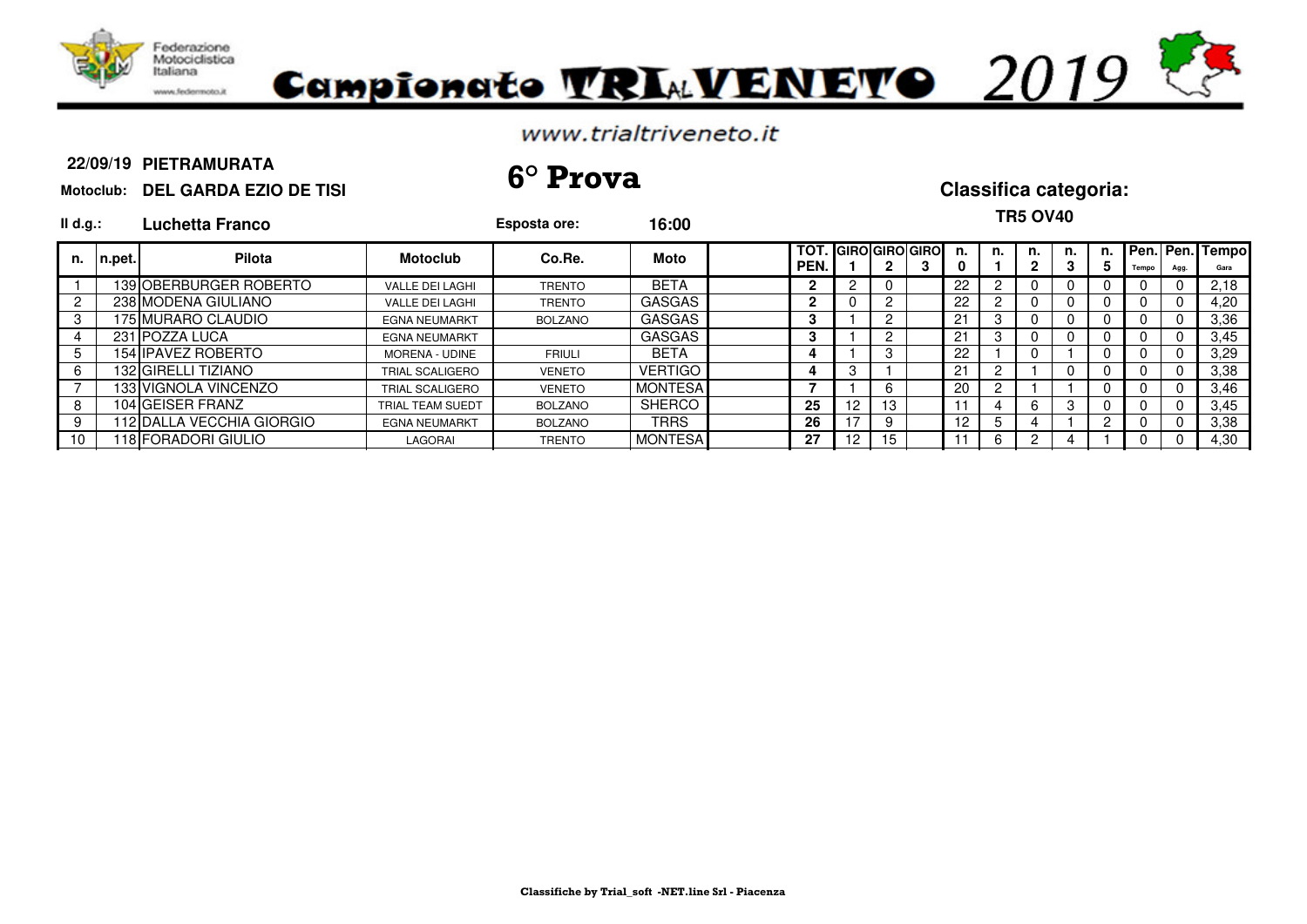

# Campionato VRIAVENEVO 2019

## www.trialtriveneto.it

### **PIETRAMURATA**

**Motoclub: DEL GARDA EZIO DE TISI 22/09/19 6° Prova Classifica categoria:**

## **VINTAGE**

| II d.g.: |         | Luchetta Franco             |                        | Esposta ore:   | 16:00          |      |    |              |                              |     |    | VINTAGE |    |   |       |      |                            |
|----------|---------|-----------------------------|------------------------|----------------|----------------|------|----|--------------|------------------------------|-----|----|---------|----|---|-------|------|----------------------------|
| n.       | ∣n.pet. | <b>Pilota</b>               | <b>Motoclub</b>        | Co.Re.         | Moto           | PEN. |    | $\mathbf{2}$ | <b>TOT. IGIROIGIROIGIROI</b> | n.  | n. | n.<br>2 | n. | 5 | Tempo | Agg. | n. Pen. Pen. Tempo<br>Gara |
|          |         | 338 ZAMBARDA MATTIA         | VALLE DEI LAGHI        | <b>TRENTO</b>  | <b>SWM</b>     |      |    |              |                              | -91 |    |         |    |   |       |      | 3,22                       |
|          |         | 331 ALBERTI UGO             | <b>EGNA NEUMARKT</b>   | BOLZANO        | <b>SWM</b>     | 10   |    |              |                              | 18  | 3  |         |    |   |       |      | 4,19                       |
|          |         | 334 ICIGALOTTI ALAN         | <b>EGNA NEUMARKT</b>   | BOLZANO        | <b>FANTIC</b>  | 18   | 10 |              |                              | 15  |    |         |    |   |       |      | 4,33                       |
|          |         | 336 ANASTASI VAVVESSI FABIO | <b>EGNA NEUMARKT</b>   | BOLZANO        | GARELLI        | 23   | 9  | 14           |                              | 14  |    |         |    |   |       |      | 4.48                       |
|          |         | 340 ESPEN PAOLO             | <b>TRIAL SCALIGERO</b> | <b>VENETO</b>  | <b>MONTESA</b> | 23   | 15 |              |                              | 12. |    |         |    |   |       |      | 3,49                       |
|          |         | 333 GIORDANO GIORGIO        | <b>EGNA NEUMARKT</b>   | <b>BOLZANO</b> | <b>FANTIC</b>  | 24   | 14 | 10           |                              | 10  |    |         | 3  |   |       |      | 4,48                       |
|          |         | 335 IDOTTI PAOLO            | <b>EGNA NEUMARKT</b>   | BOLZANO        | GARELLI        | 36   | 18 | 18           |                              | 6.  | 6  |         | 6  |   |       |      | 4,16                       |
|          |         | 337 ZERBATO ALESSANDRO      | TRIAL VALCHIAMPO       | <b>VENETO</b>  | <b>FANTIC</b>  | 46   | 26 | 20           |                              |     |    |         | 9  |   |       |      | 4,04                       |
|          |         |                             |                        |                |                |      |    |              |                              |     |    |         |    |   |       |      |                            |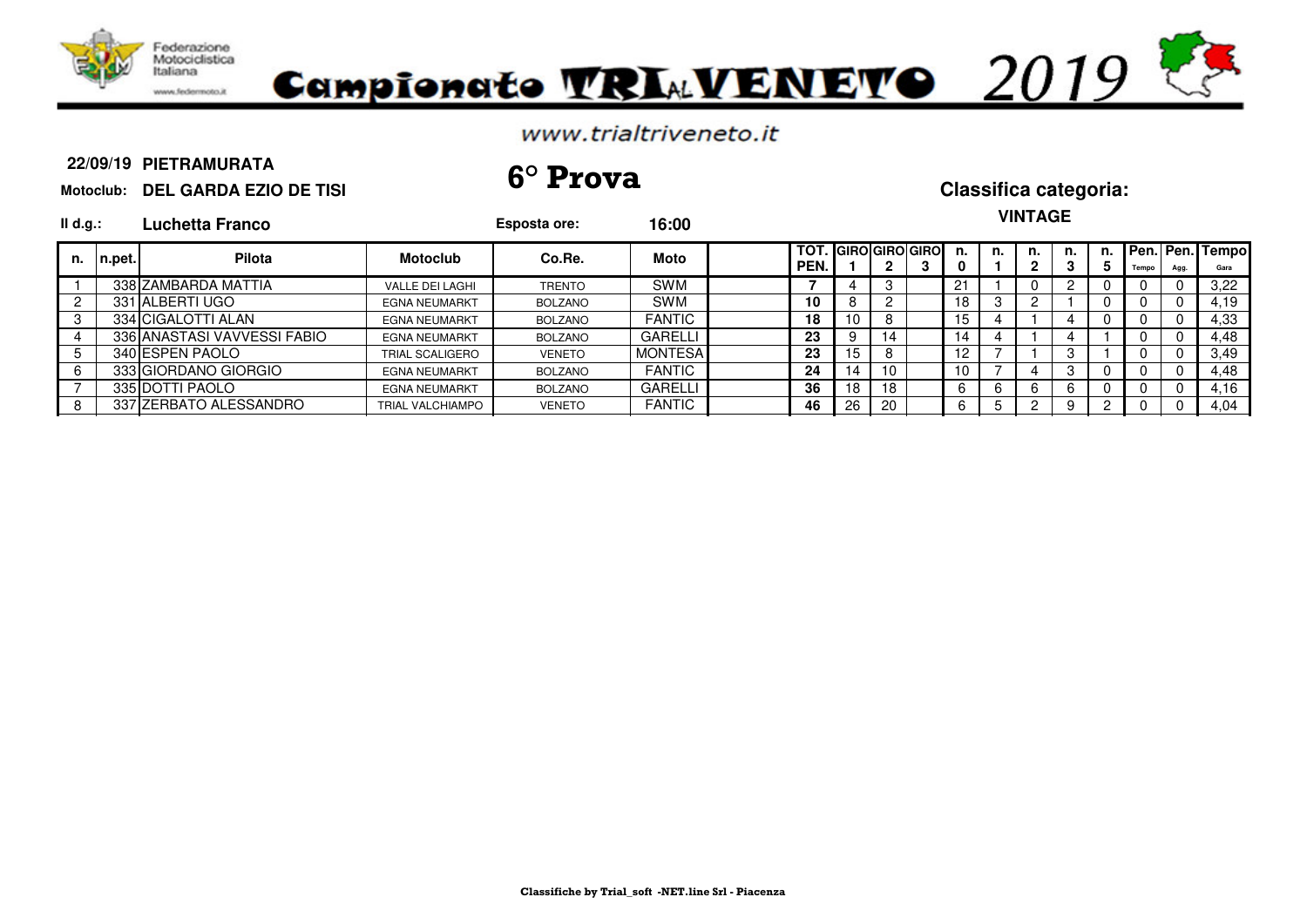

**PIETRAMURATA MINITRIAL Motoclub: DEL GARDA EZIO DE TISI 22/09/19 6° Prova Classifica categoria:**

| $II$ d.g.: |         | Luchetta Franco        |                 | Esposta ore: | 15:00          |                                       |    |    |                |    | <b>MINIT A</b> |    |    |       |      |                                 |
|------------|---------|------------------------|-----------------|--------------|----------------|---------------------------------------|----|----|----------------|----|----------------|----|----|-------|------|---------------------------------|
| n.         | In.pet. | <b>Pilota</b>          | <b>Motoclub</b> | Co.Re.       | Moto           | I TOT. IGIROIGIROIGIROI<br><b>PEN</b> |    |    | n.<br>$\bf{0}$ | n. | n.<br>n        | n. | п. | Tempo | Agg. | <b>Pen. Pen. Tempol</b><br>Gara |
|            |         | 219 CRAIGHERO LUCA     | CARNICO         | FRIULI       | TRRS           | 20                                    |    |    |                |    |                |    |    |       | 0    | 3.36                            |
|            |         | 202 AGOSTINIS GABRIELE | CARNICO         | FRIULI       | <b>VERTIGO</b> | 27                                    | 10 | 10 |                |    |                |    |    |       |      | 3,44                            |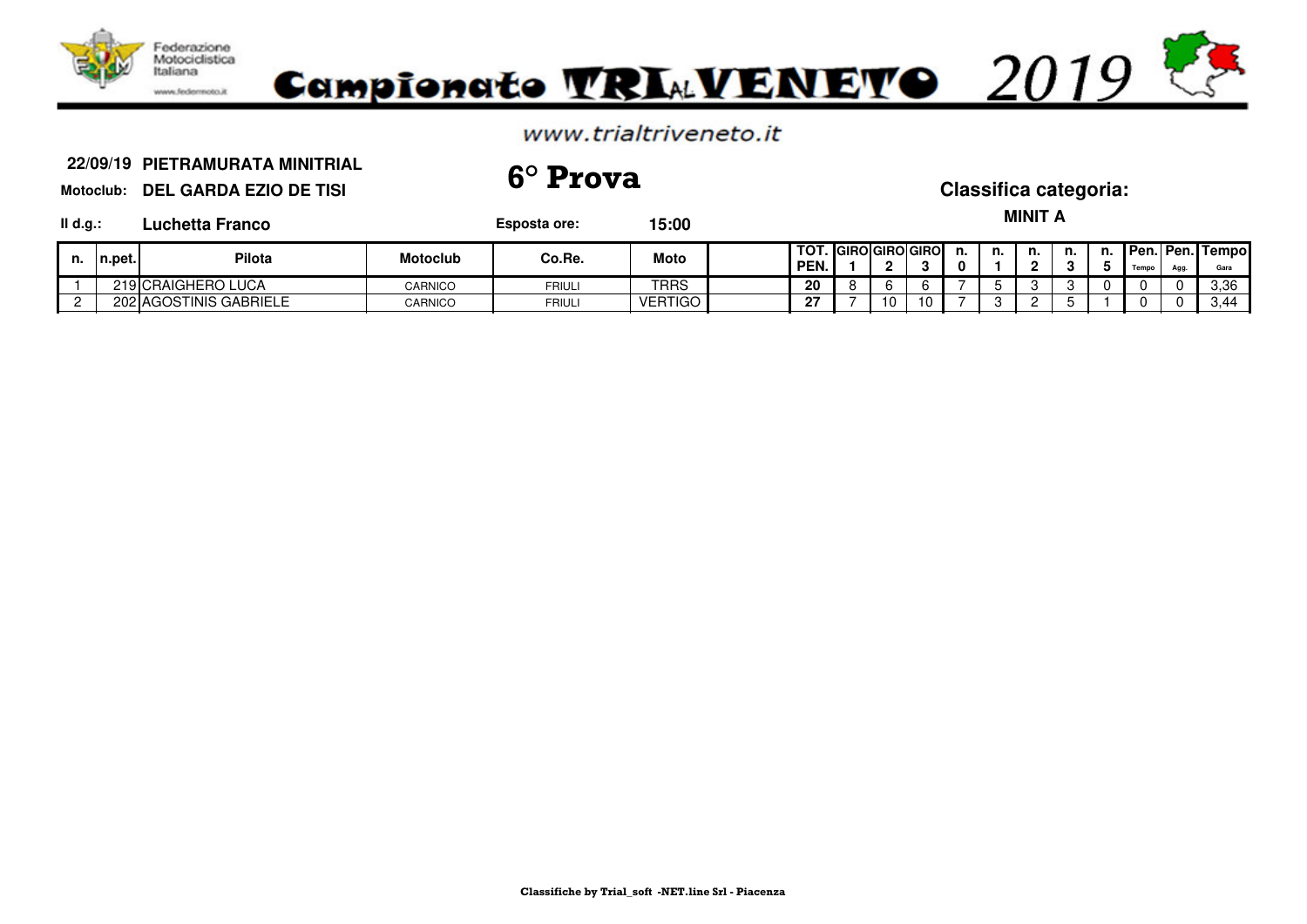

**PIETRAMURATA MINITRIAL Motoclub: DEL GARDA EZIO DE TISI 22/09/19 6° Prova Classifica categoria:**

 $M = M$ 

| $II$ d.g.: |            | Luchetta Franco   |                  | Esposta ore:   | 15:00  |                               |  |    |    | MINII B |    |    |       |      |                     |
|------------|------------|-------------------|------------------|----------------|--------|-------------------------------|--|----|----|---------|----|----|-------|------|---------------------|
| n.         | $In.$ pet. | <b>Pilota</b>     | <b>Motoclub</b>  | Co.Re.         | Moto   | TOT. IGIROIGIROIGIROI<br>PEN. |  | n. | n. | n.      | n. | п. | Tempo | Agg. | Pen.   Pen.   Tempo |
|            |            | 266 GEISER FABIAN | TRIAL TEAM SUEDT | BOLZANO        | GASGAS |                               |  | 10 |    |         |    |    |       |      | 2.47                |
|            |            | 79 ZANDONA` ALEX  | LESSINIA         | <b>VENETO</b>  | BETA   | 20                            |  | o  |    |         |    |    |       |      | 2,36                |
|            |            | 270 THALER LUKAS  | TRIAL TEAM SUEDT | <b>BOLZANO</b> | GASGAS | 23                            |  | o  |    |         |    |    |       |      | 2.46                |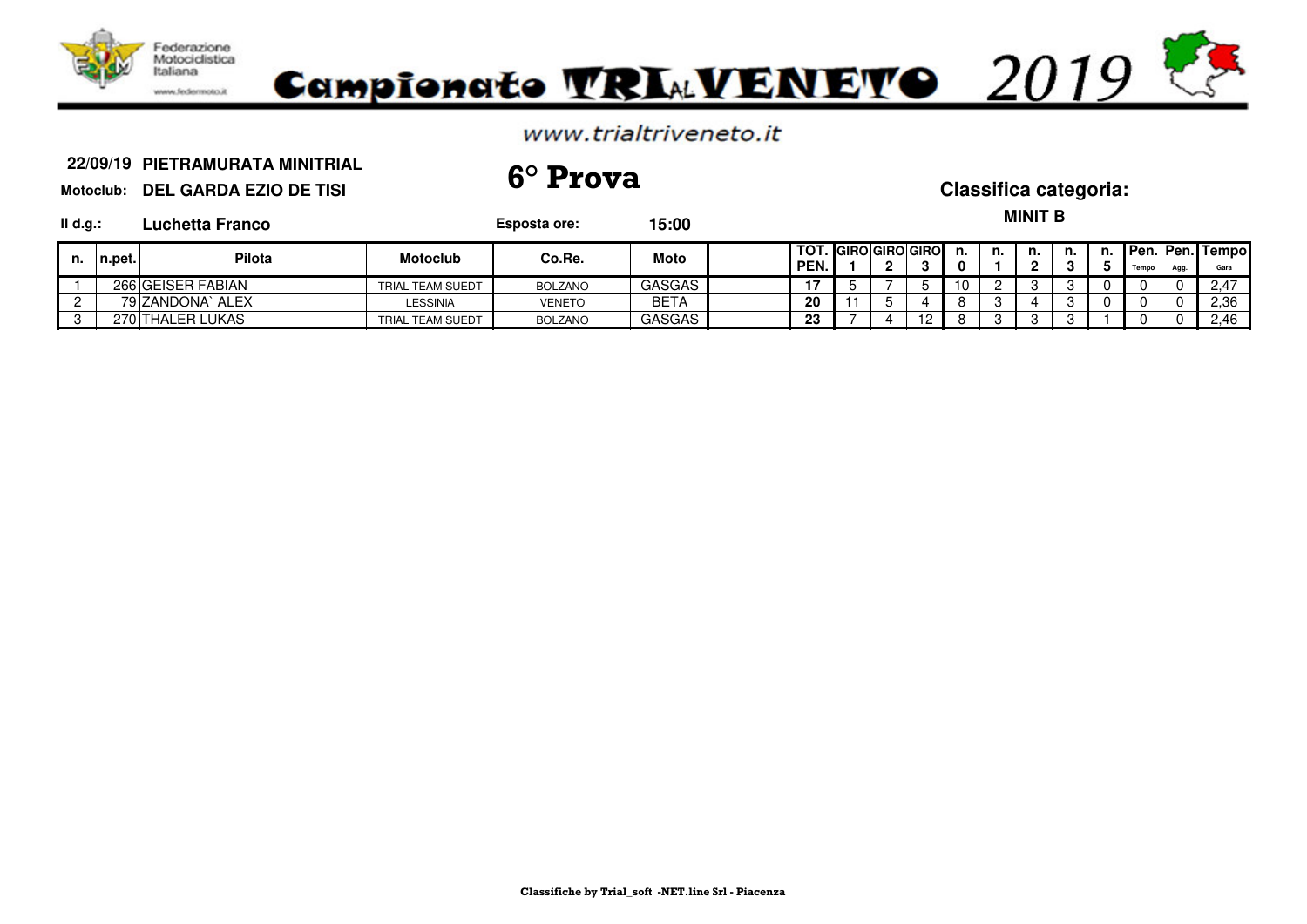

# Campionato TRIMVENETO 2019

## www.trialtriveneto.it

## **PIETRAMURATA MINITRIAL Motoclub: DEL GARDA EZIO DE TISI 22/09/19 6° Prova Classifica categoria:**

| $II$ d.g.:     |             | Luchetta Franco         |                         | Esposta ore:   | 15:00         |                                      |   |  |         |    | <b>MINIT C</b> |    |          |          |      |                         |
|----------------|-------------|-------------------------|-------------------------|----------------|---------------|--------------------------------------|---|--|---------|----|----------------|----|----------|----------|------|-------------------------|
|                | n. In.pet.l | <b>Pilota</b>           | <b>Motoclub</b>         | Co.Re.         | <b>Moto</b>   | <b>TOT. IGIROIGIROIGIROI</b><br>PEN. |   |  | n.<br>0 | n. | n.             | n. | n.<br>5  | Tempo    | Agg. | Pen. Pen. Tempo<br>Gara |
|                |             | 166 SEMBENINI PIETRO    | MC DEL GARDA EZI        | <b>TRENTO</b>  | <b>BETA</b>   | 0                                    |   |  | 18      |    |                |    |          |          |      | 0,41                    |
| $\overline{2}$ |             | 158 TURCO MARCO         | G.S.FIAMME ORO M        | <b>VENETO</b>  | <b>GASGAS</b> | 0                                    |   |  | 18      |    |                |    |          |          |      | 0,54                    |
| 3              |             | 234 FRUSCALZO GIULIO    | <b>ARDITI DEL PIAVE</b> | <b>VENETO</b>  | <b>BETA</b>   | 0                                    |   |  | 18      |    |                |    | 0        |          |      | 2,16                    |
|                |             | 297 GOMMA DIEGO         | G.S.FIAMME ORO M        |                | <b>BETA</b>   | З                                    |   |  | 15      | -3 |                |    | 0        |          |      | 3,15                    |
| 5              |             | 237 LAIMER MARC         | TRIAL TEAM SUEDT        | BOLZANO        | <b>BETA</b>   | 8                                    | 3 |  |         |    |                |    | 0        | 0        | 0    | 51. ا                   |
| 6              |             | 294 MESSNER MARIAN      | TRIAL TEAM SUEDT        | <b>BOLZANO</b> | <b>GASGAS</b> | 8                                    |   |  |         |    |                |    | 0        | 0        |      | 2,07                    |
|                |             | 292 RAUCH ALEX          | TRIAL TEAM SUEDT        | <b>BOLZANO</b> | <b>GASGAS</b> | 13                                   |   |  | 10      |    |                |    | $\Omega$ | $\Omega$ | 0    | .56                     |
| 8              |             | 281 KERSCHBAUMER GREGOR | TRIAL TEAM SUEDT        | <b>BOLZANO</b> | <b>SHERCO</b> | 14                                   | 8 |  |         |    |                |    |          |          |      | 2,21                    |

### **Classifiche by Trial\_soft -NET.line Srl - Piacenza**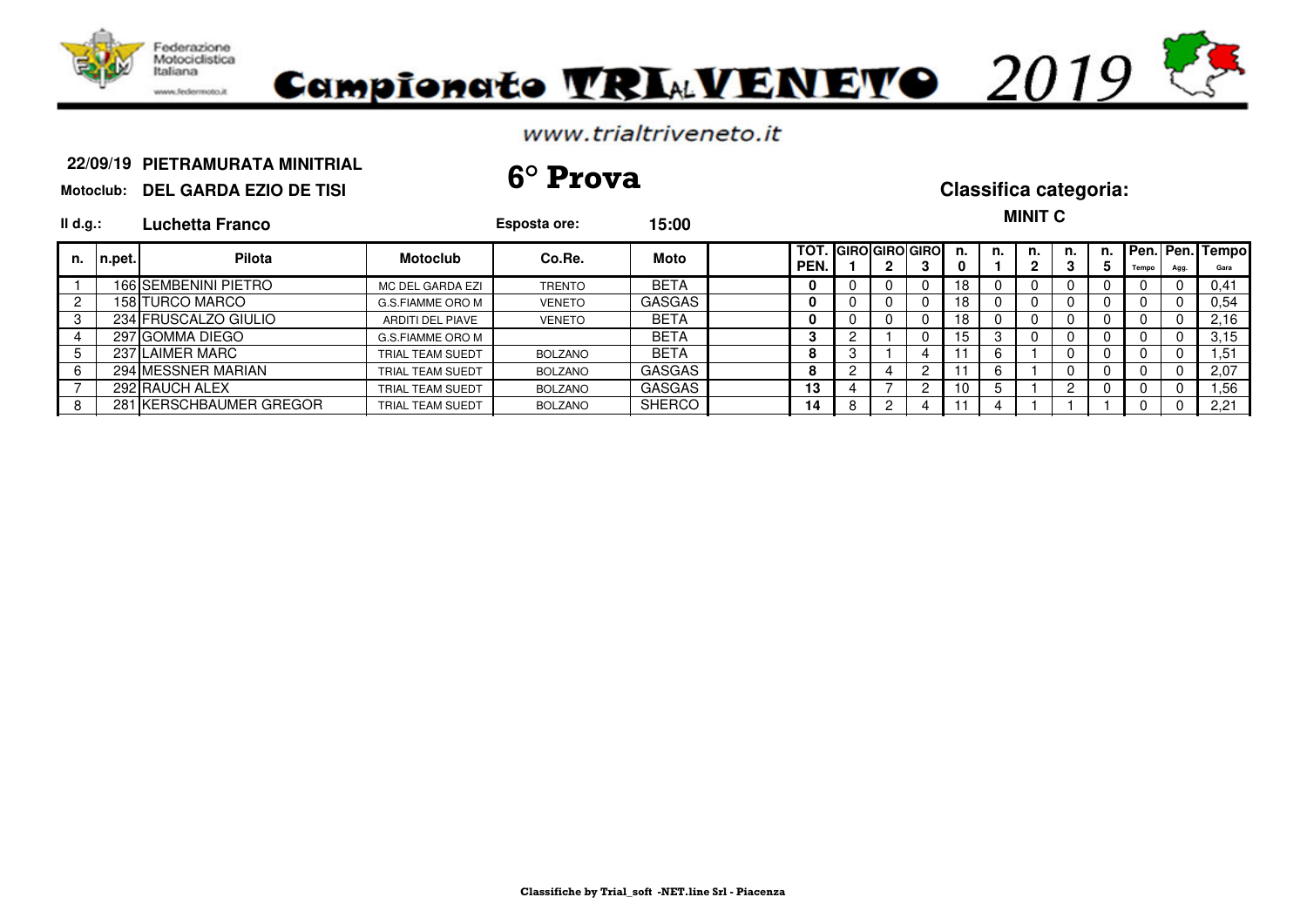

**PIETRAMURATA MINITRIAL Motoclub: DEL GARDA EZIO DE TISI 22/09/19 6° Prova Classifica categoria:**

**Il Esposta ore: 15:00** 

**MINIT D**

| <b>Luchetta Franco</b><br>II d.g.: |  |
|------------------------------------|--|
|------------------------------------|--|

| п. | n.pet.            | Pilota                               | Motoclub             | Co.Re.        | <b>Moto</b> | ί τοτ<br>PEN. |    |    | . IGIROIGIROIGIROI | п.<br>0 | n. | <br> | . | <b>UPen.</b><br><b>Taun</b> | $\mathbf{A}$ | <b>I Pen. Tempol</b><br>Gara |
|----|-------------------|--------------------------------------|----------------------|---------------|-------------|---------------|----|----|--------------------|---------|----|------|---|-----------------------------|--------------|------------------------------|
|    | $\sim$ $-$<br>251 | <b>NICOL</b><br><b>HIST</b><br>' ICi | LE DEI LAGHI<br>VALL | <b>TRENTO</b> | <b>BETA</b> | $\sim$<br>O I | IΔ | 10 |                    | . .     |    |      |   |                             | $\sqrt{ }$   | .36                          |